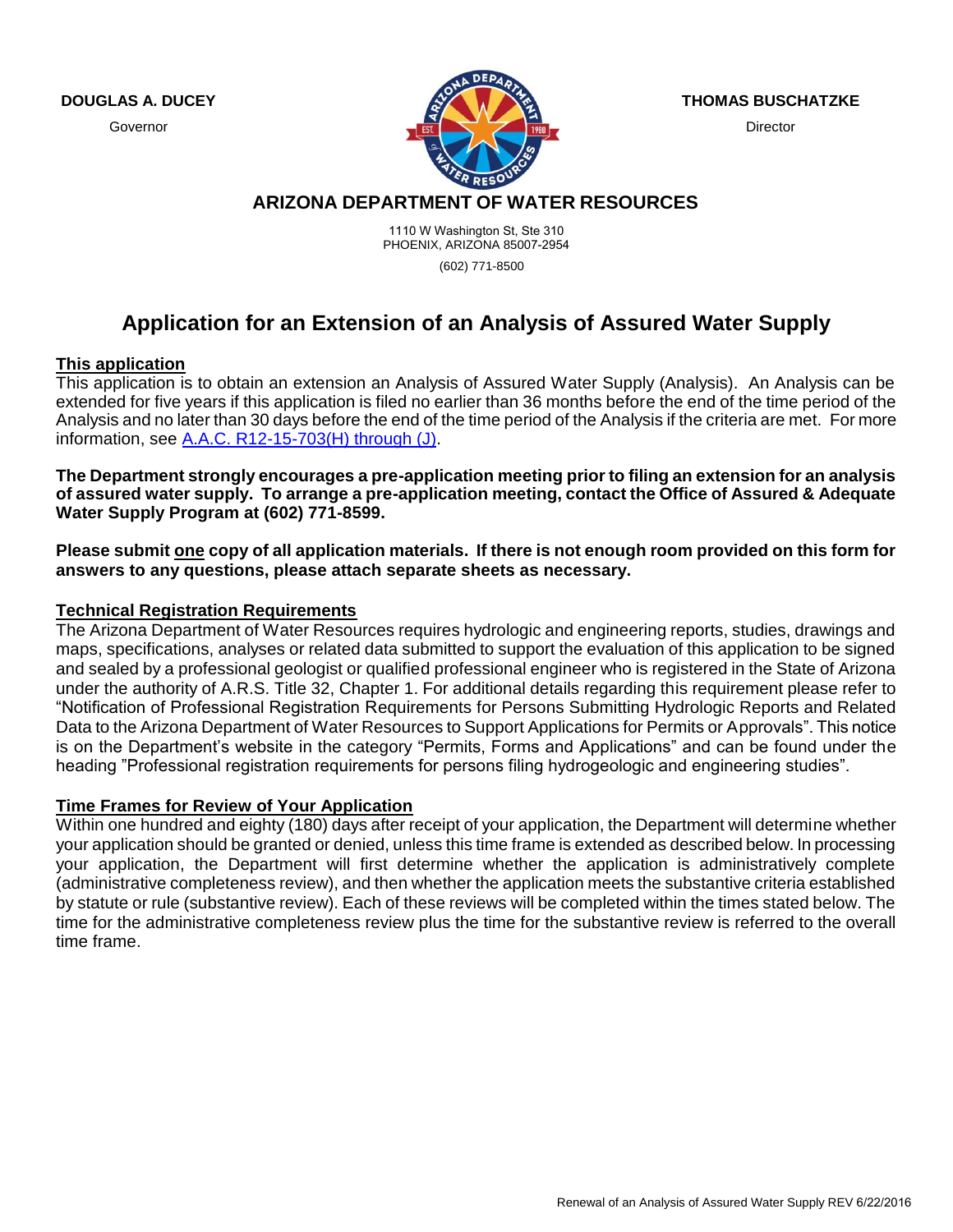# **1) Administrative Completeness Review Time Frame**

Within one hundred and fifty (150) days after receipt of your application, the Department will determine whether your application is complete. After your application is complete, the Department will proceed with substantive review.

If the Department determines that your application is incomplete, the Department will provide a written notice, including a comprehensive list of specific deficiencies. Until the missing information is received, both the administrative completeness review and the overall time frames will be suspended. When the Department receives the missing information, the administrative completeness review and overall time frames will resume. Your application will not be complete until all of the requested information is received. If you do not supply the missing information within sixty (60) days of receiving the written notice, your application may be denied.

# **2) Substantive Review Time Frame**

Within thirty (30) days after the Department determines that the application is complete, the Department will review your application to determine whether it meets the substantive criteria required by statute or rule. By mutual written agreement between you and the Department, the time for substantive review may be extended by up to 45 days, which is twenty five (25) percent of the overall time frame as provided i[n A.R.S. § 41-1075 \(B\).](http://www.azleg.gov/ArizonaRevisedStatutes.asp?Title=41)

During the substantive review, the Department may make one written request for additional information. You may also agree in writing to allow the Department to submit supplemental requests for additional information. If additional information is requested by the Department, both the substantive review and overall time frames will be suspended. When the additional information is received, the substantive review and overall time frames will resume.

At the end of the Department's substantive review, the Department will send you a written notice either granting or denying your application. If your application is denied, the notice will included the justification for the denial and an explanation of your right to appeal the denial.

# **NOTICE**

# A.R.S. § 41-1030(B), (D), (E) and (F) provide as follows:

B. An agency shall not base a licensing decision in whole or in part on a licensing requirement or condition that is not specifically authorized by statute, rule or state tribal gaming compact. A general grant of authority in statute does not constitute a basis for imposing a licensing requirement or condition unless a rule is made pursuant to that general grant of authority that specifically authorizes the requirement or condition.

D. This section may be enforced in a private civil action and relief may be awarded against the state. The court may award reasonable attorney fees, damages and all fees associated with the license application to a party that prevails in an action against the state for a violation of this section.

E. A state employee may not intentionally or knowingly violate this section. A violation of this section is cause for disciplinary action or dismissal pursuant to the agency's adopted personnel policy.

F. This section does not abrogate the immunity provided by section 12-820.01 or 12-820.02.

# **If you have any questions or require additional information, please contact:**

Office of Assured & Adequate Water Supply 1110 W Washington St, Ste 310, Phoenix, AZ 85007-2954 Telephone number: 602-771-8599 Fax number: 602-771-8689 Email address: assuredadequate@azwater.gov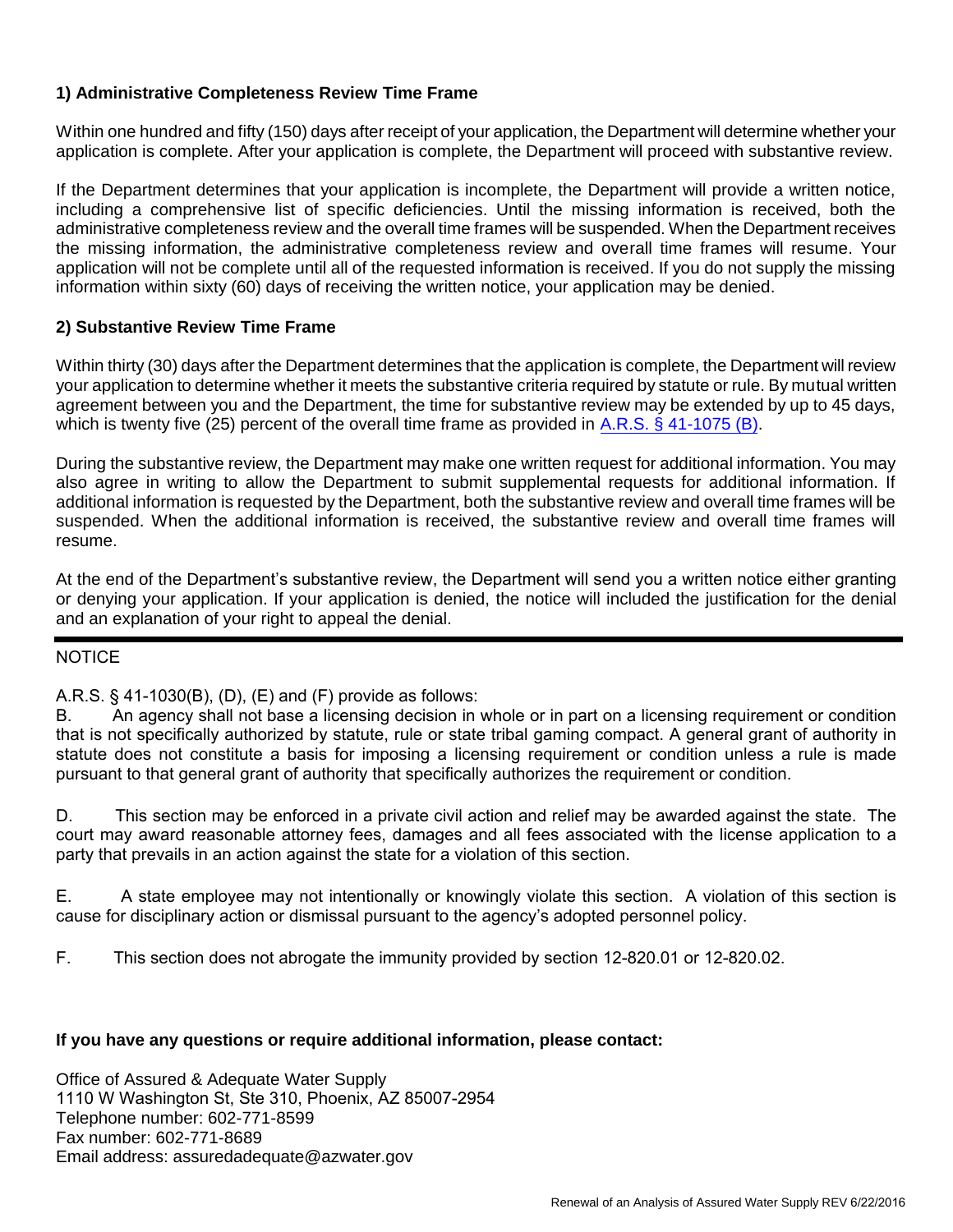| ARIZONA DEPARTMENT OF WATER RESOURCES              | DATE RECEIVED: |
|----------------------------------------------------|----------------|
| <b>OFFICE OF ASSURED AND ADEQUATE WATER SUPPLY</b> |                |
| 1110 W Washington St, Ste 310                      |                |
| PHOENIX, ARIZONA 85007-2954                        |                |
| (602) 771-8599 Fax: (602) 771-8689                 |                |
| assuredadequate@azwater.gov                        |                |
| <b>APPLICATION NO:</b>                             |                |

#### **EXTENSION OF AN ANALYSIS OF ASSURED WATER SUPPLY APPLICATION**

#### **PART A - GENERAL INFORMATION**

| 1. | Has an Analysis of Assured Water Supply (Analysis) previously been issued for this property? $\Box$ Yes $\Box$ No. If "no," this<br>may not be the appropriate application form. Please contact the Office of Assured and Adequate Water Supply for<br>assistance. |  |                                        |  |
|----|--------------------------------------------------------------------------------------------------------------------------------------------------------------------------------------------------------------------------------------------------------------------|--|----------------------------------------|--|
|    |                                                                                                                                                                                                                                                                    |  |                                        |  |
|    |                                                                                                                                                                                                                                                                    |  |                                        |  |
|    |                                                                                                                                                                                                                                                                    |  |                                        |  |
| 2. | Please check one or more of the following as appropriate:                                                                                                                                                                                                          |  |                                        |  |
|    | The holder of the Analysis has made substantial capital investment in developing the land included in the analysis.                                                                                                                                                |  |                                        |  |
|    | The holder of the Analysis has made material progress in developing the land included in the analysis.                                                                                                                                                             |  |                                        |  |
|    | Progress in developing the land included in the analysis has been delayed for reasons outside the control of the<br>analysis holder.                                                                                                                               |  |                                        |  |
|    | Please attach an explanation of the statement(s) checked above and reference as an attachment:                                                                                                                                                                     |  |                                        |  |
|    | Please attach appropriate documentation of the statement(s) checked above and reference as an attachment.                                                                                                                                                          |  |                                        |  |
| 3. | Contact person for questions regarding this application:                                                                                                                                                                                                           |  |                                        |  |
|    |                                                                                                                                                                                                                                                                    |  |                                        |  |
|    |                                                                                                                                                                                                                                                                    |  |                                        |  |
| 4. | Owner(s) of the property or Developer (if applicable) (attach additional sheets, if necessary):                                                                                                                                                                    |  |                                        |  |
|    |                                                                                                                                                                                                                                                                    |  | Phone: Fax: Fax:                       |  |
|    | Address: _________<br><u> 1989 - Johann Stoff, deutscher Stoffen und der Stoffen und der Stoffen und der Stoffen und der Stoffen und der</u>                                                                                                                       |  | E-mail:_______________________________ |  |
|    | Developer (if applicable): Notice that the control of the control of the Phone: Note that the Fax: Note that the control of the control of the control of the control of the control of the control of the control of the cont                                     |  |                                        |  |
|    |                                                                                                                                                                                                                                                                    |  |                                        |  |

**NOTE:** Please attach proof of ownership in the form of a title report, condition of title report, limited search title report, or recorded deed, dated within 90 days of the date this application is submitted to the Department. If the buyers will participate in the application process, provide evidence of a purchase agreement. If the property is being developed by someone other than the owner, such as a developer, written consent of the owner must be provided in addition to proof of ownership.